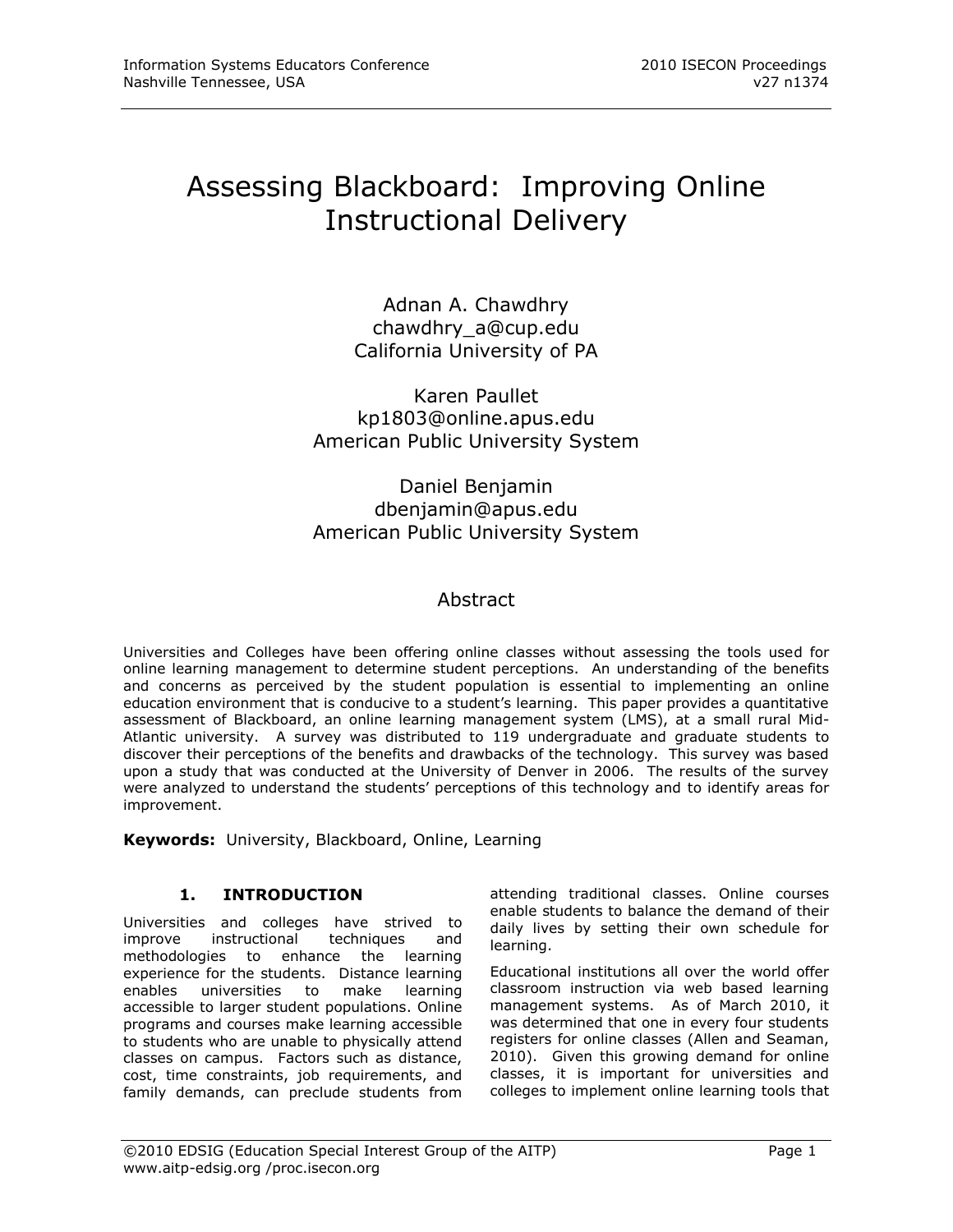are effective from the perspective of the students. For the purpose of this study we will assess student's perceptions of the benefits and drawbacks of Blackboard, an online learning management system (LMS).

## **2. LITERATURE REVIEW**

Online learning is increasing at a rapid pace. Advances in technology and the Internet have changed the way people access and use information. A recent 2010 higher education study conducted by Allen and Seamon on the state of online learning in higher education in the United States revealed that over 4.6 million students were taking at least one online course during the 2008-2009 fall semesters. This reflected a 17 percent increase from the previous year. The 17 percent growth rate for online enrollments far exceeded the 1.2 percent growth of the overall higher education student population (Allen & Seaman, 2010). This trend shows that an increasing number of people are enrolling in distance learning programs to complete their degrees in order to compete in today's job market and to advance in their careers.

Dorado, et al. conducted an exploratory study of factors that influence a student's decisions to take online courses. The study examined four key elements; convenience, level of difficulty, effectiveness, and social interaction. Convenience and effectiveness were both perceived by students as a positive influence in their decision to take online courses. Level of difficulty and social interaction were perceived by students as negative influences in their decision to take online courses. The study revealed that convenience was the major factor that influenced a student to take online courses (Dorado, et al, 2009).

In her 2008 study of student perceptions of various components of the Blackboard elearning system at a historically black, rural university, Buzzetto-More found an increased level of communications and interactions in online classrooms. Of the 121 students that completed the study 63.5 percent indicated increased learner-to-instructor interactions, 61.9 percent agreed that there was a significant increase in the overall volume of communications in the online classroom, and 52 percent revealed that the e-learning website fostered community in the classroom (Buzzetto-More, 2008). The students liked the functionality of their e-learning system; 78.1 percent of the respondents indicated that the hyperlinked calendar was particularly valuable, 79.9 percent considered lecture notes to be valuable, and 80.9 percent agreed that elearning systems make the classroom handouts readily available and accessible. The respondents also found online learning to be effective and accessible; 68.2 percent specified that the online discussions helped them to understand and assimilate the course content and 79.8 percent preferred submitting assignments online (Buzzetto-More, 2008).

A study conducted by Hannay and Newvine (Hannay & Newvine, 2006) indicated that students prefer online education because it allows them to balance their life demands while going to school. The researchers sought to determine the reasons for the students' interest in distance learning. Students could select more than one option as the basis for their decision to attend an online program. Twenty percent of the participants chose distance learning because the courses necessary to complete their degrees were only offered at limited times in the brick and mortar campuses but were scheduled more often in the world of online education. Approximately 88 percent of students chose distance learning because they had other commitments that precluded them from physically attending courses on campus. The study also indicated that 59 percent of students surveyed reported that their grades were higher in distance learning than traditional courses and 70 percent of students indicated that they preferred online courses. A particular interesting finding of the study was that 90 percent of students read the textbooks associated with their online courses as compared to just 60 percent of students that read the textbooks in traditional classes.

According to Blackboard (Blackboard Inc, 2000) students have enhanced learning experience when using the online tools associated with its web-based learning management system. The web-based tools available in Blackboard to enhance communication and interaction between class members and faculty are discussion boards, email, and chat rooms. The online forums enable students to share their perspectives and experiences with their peers and their instructors. Blackboard enables instructors to adapt their assignments, discussion boards, and other teaching materials to the various learning styles of the students by including interactive graphics, audio, and video. Blackboard makes course materials available to students twenty-four hours a day, seven days a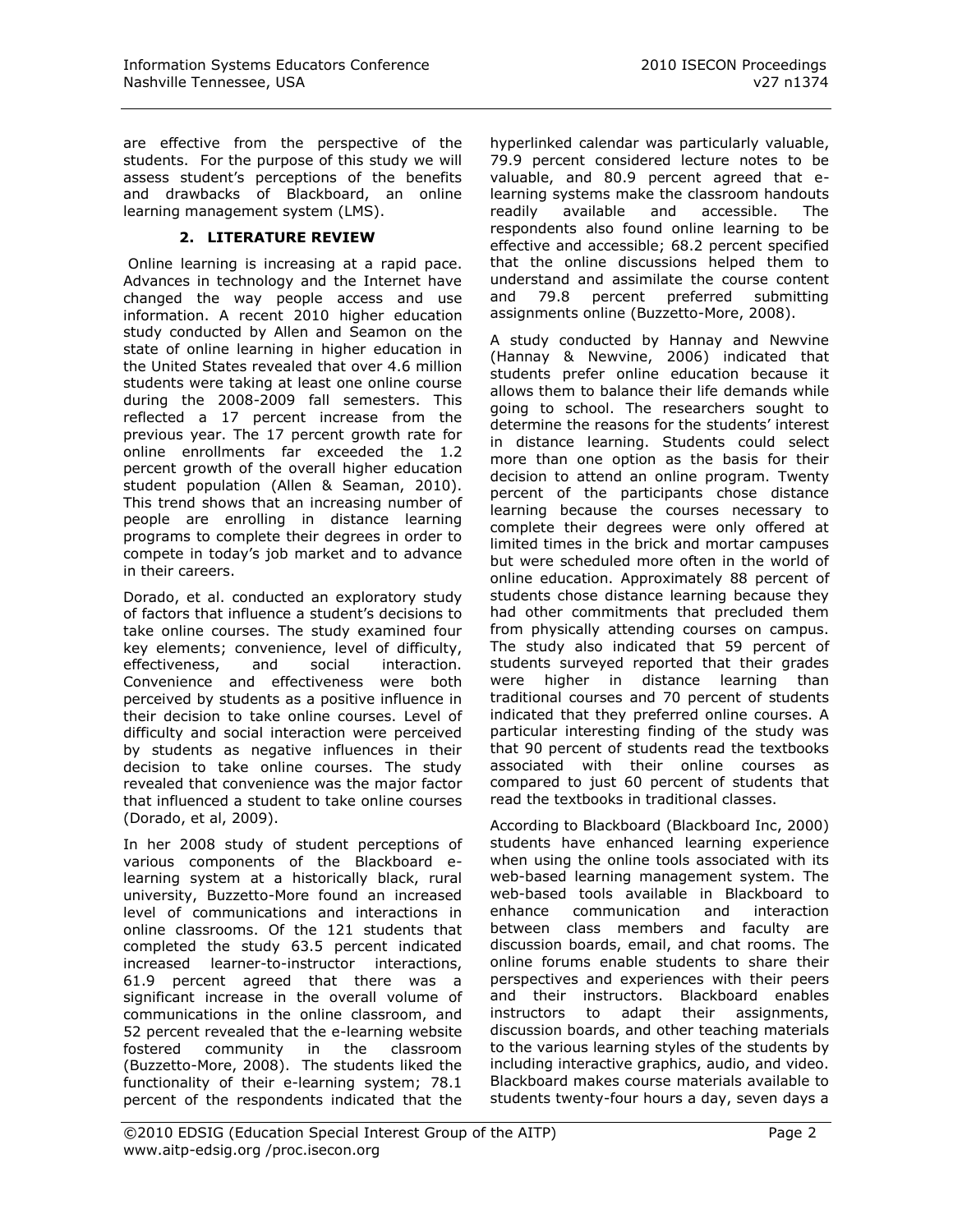week; allowing students to access their education at their convenience. Students can balance the demands on their time and also maximize the classroom experience.

The University of Denver's Center for Teaching and Learning's Courseware Faculty Advisory Board (CFAB) completed a study on their utilization of Blackboard. The Board (The Center, 2006) distributed a survey via email to approximately 8,000 students who had at least one instructor that utilized Blackboard to assist with courses. A total of 1,821 students completed the survey. Approximately 51 percent of the students reported using Blackboard in 75 percent of their classes. The students reported that the weekly announcements and grade book were the most useful tools in Blackboard. Nearly 90 percent of students attested that Blackboard was an excellent web-based tool. Fewer than two percent of the students reported having had a bad experience with Blackboard.

The number one reason that students from the University of Denver study liked Blackboard was the access to the course materials at all times. They also perceived that there was a high level of communication with their instructors. Other benefits included the immediate access to their grades, improved class discussions, and the ability to view assignments. Approximately 82 percent of students preferred courses that utilize Blackboard or other web-based tools as compared to just 10 percent of students that did not (The Center, 2006).

The Board also focused on determining the perceived faults and drawbacks of courses that use Blackboard. The major drawbacks identified were the instructors' lack of knowledge of Blackboard, the inconsistent use of Blackboard, technology problems, access issues, and lack of exploitation of Blackboards' full functionality (The Center, 2006).

The study sought to determine the features that students would like to have Blackboard change, as well as, the tools or features they would like to see implemented. The most common enhancements that students desired included email alerts when content had been changed or added, an improved Digital Dropbox for students to submit their assignments, and an enhanced discussion board interface.

Lastly, the students were asked to identify the Blackboard features or tools that should be implemented in the classroom. These features included the email and notification system, access to the class roster, the course calendar and the chat tool (The Center, 2006). Some of the tools that the students wanted to see added to Blackboard already existed; this lack of knowledge indicated that additional training would be beneficial to the students.

## **3. METHODOLOGY**

Online classes enable universities to reach students all over the world. The online environment offers unique advantages over traditional learning environments; it allows students to access the classes at their own convenience day or night. The purpose of this study is to assess students' perceptions of the benefits and drawbacks of Blackboard, an online learning management system.

This study explores the following research questions:

RQ1: What features of Blackboard are students using in their courses?

RQ2: What are the benefits and drawbacks of Blackboard?

RQ3: What modifications to Blackboard will be beneficial to the students' learning experience?

This study examined student perceptions of Blackboard, an online learning management tool, at a small rural Mid-Atlantic University during March 2010. This study utilized a quantitative methodology to assess the benefits and drawbacks of Blackboard. The population chosen for the student survey was comprised of undergraduate and graduate students.

Undergraduate and graduate students were surveyed in order to gather data from students 18 years of age or older. The survey was conducted using Survey Monkey, an online survey tool; it was made available to 9,017 students from March 18, 2010 through April 19, 2010. A total of 119 residential and nonresidential students completed the survey.

The survey questions focused on obtaining information from students who had used Blackboard. The majority of the survey was developed from a partial replication of a 2006 (The Center, 2006) *Blackboard Student Survey Report* conducted at the University of Denver. The researchers developed additional questions to obtain insights that were not captured in the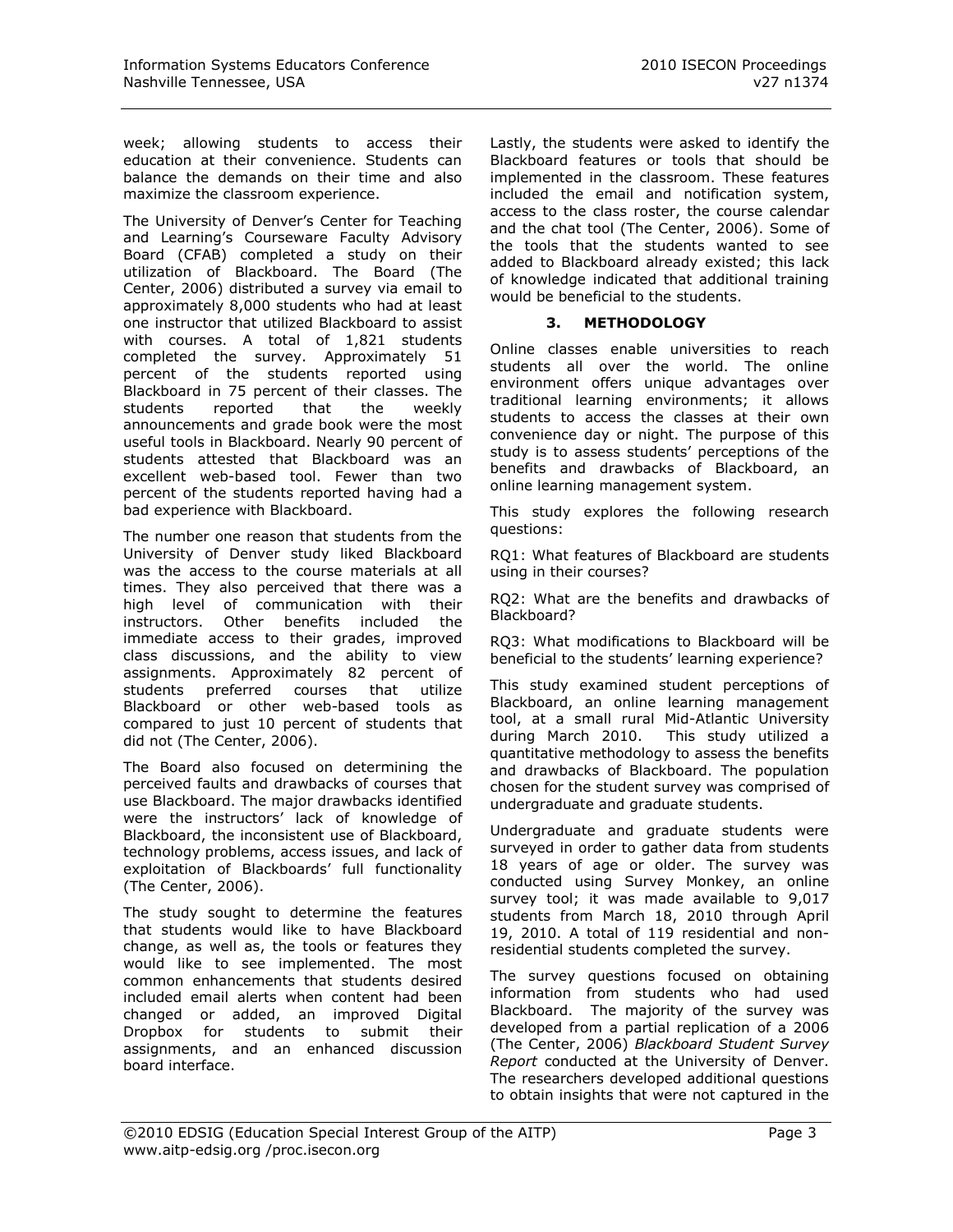original study. The survey results were analyzed using SPSS, a software tool for statistical analysis. This study used Chi-square with a statistical significance at the .05 margin of error with a 95% confidence level to determine student's perceived benefits and drawbacks of Blackboard. Statistical frequencies were used to determine the basis for the student's use of Blackboard, as well as, the benefits and drawbacks of using the online learning management tool. The study was a convenience sample surveying students from the School of Arts and Humanities, Business, Science and Math, Engineering, Computer Science, Information Technology, and Psychology.

The survey instrument consisted of 15 closedended questions (some allowing the optional open-ended response "other" ) and 1 openended question. The first four questions focused on student demographics; which included, gender, age, education and degree program. Question five, a contingency question, asked students if they had taken any online distance learning classes. If the students answered yes, they continued to question six which asked if they had used Blackboard in particular. If the students answered yes to using Blackboard, they were to continue with the survey. If the answer was no in either of these questions they were to stop answering the questions and exit the survey. In other words, students that had no prior experience with using Blackboard were precluded from filling out the survey. Questions 7-9 focused on the tools and features used, questions 10- 12assessed students' satisfaction. Questions 13-15 addressed the benefits and drawbacks of using the online assessment tool. The final question was designed to elicit an open-ended response about the features that they would like to see used in added to Blackboard.

## **4. RESULTS**

The survey responses were analyzed to determine the basis for their choice of instructional format and the benefits / drawbacks of using Blackboard. The overall student demographic data indicated that 33.1% of the respondents were male and 66.9% of the respondents were female. The demographic and background information is further detailed in relation to gender in Figure 1 and Table 1. Figure 1 categorizes the percentage of males and females that are according to their education level. For every L

education level, the percentage of female respondents is larger than the corresponding percentage of male respondents. For both genders, the senior and junior standing students had the highest response rate. Table 1 depicts the percentage of students for each gender in relation to age bracket, education levels, degree programs, and their prior experience with online classes. The largest percentage of respondents for both genders is in the 18-25 age brackets. The percentage of female respondents is consistently larger than the corresponding percentage of male respondents in all age brackets with the exception of the 56-65 age bracket where male respondents outnumbered female respondents by a factor of 2:1. The most popular program for both genders is Arts and Humanities. The next set of popular programs for female respondents is Education and Arts and Humanities. On the other hand, the next set of popular programs for male respondents is Engineering and Science and Math.



Figure 1: Education Level Categorized by Gender

|  | Table 1: Demographic Breakdown of Survey |  |  |
|--|------------------------------------------|--|--|
|--|------------------------------------------|--|--|

| Participants |  |
|--------------|--|
|              |  |

| Demographic<br><i><b>Information</b></i> | Male    | <b>Female</b> |
|------------------------------------------|---------|---------------|
| Age:                                     |         |               |
| 18-25                                    | 18.5%   | 35.3%         |
| $26 - 35$                                | 4.2%    | $10.1\%$      |
| $36 - 45$                                | $6.1\%$ | 9.8%          |
| 46-55                                    | 2.5%    | 10.9%         |
| 56-65                                    | 1.7%    | 0.8%          |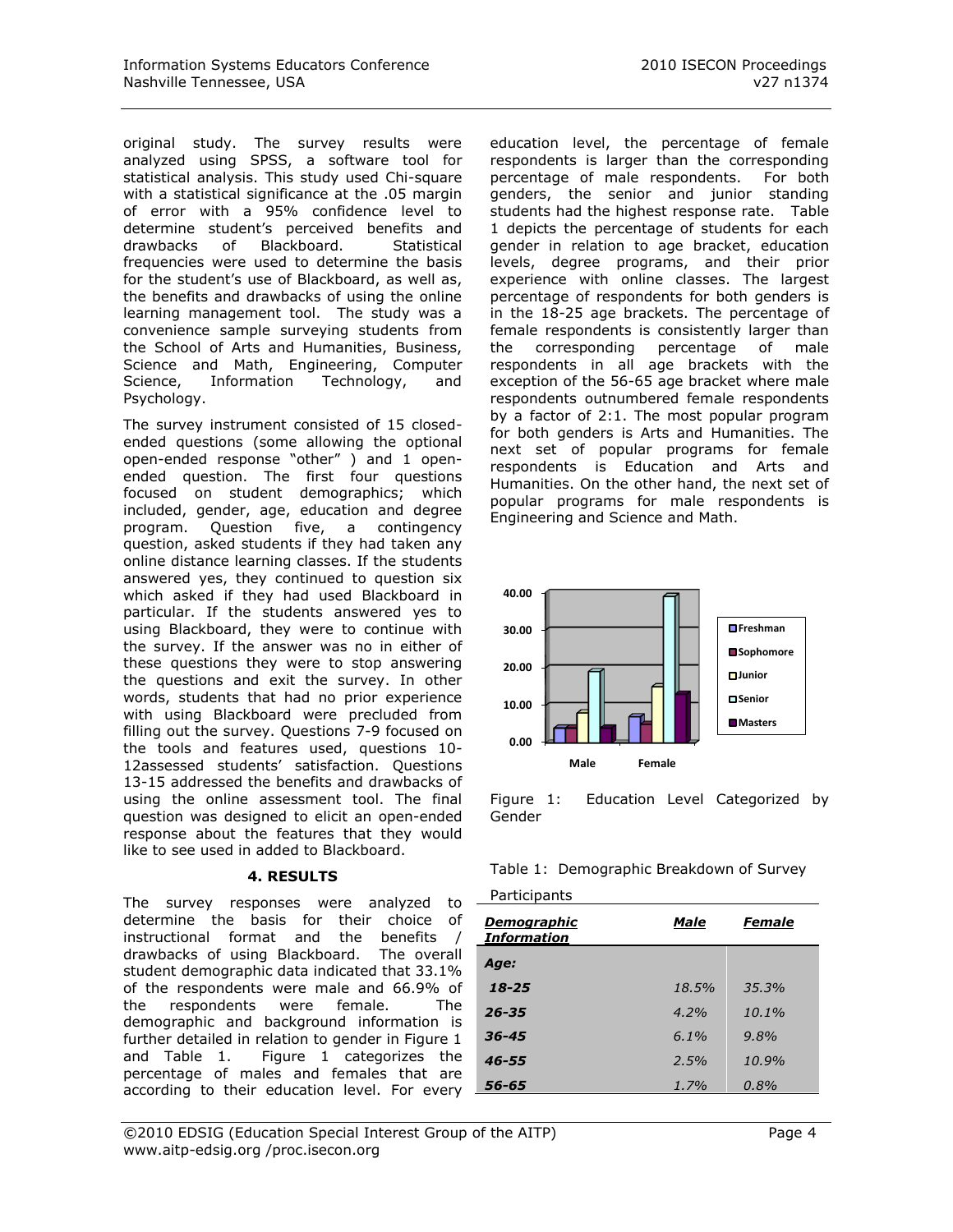| <b>Education Level:</b>       |         |         |
|-------------------------------|---------|---------|
| <b>Freshman</b>               | 3.4%    | 5.9%    |
| Sophomore                     | 3.4%    | 4.2%    |
| Junior                        | $6.8\%$ | 12.7%   |
| Senior                        | 16.1%   | 33.1%   |
| <b>Masters</b>                | $3.4\%$ | 11%     |
| Degree:                       |         |         |
| <b>Arts and Humanities</b>    | 2.6%    | 10.4%   |
| <b>Business</b>               | 15.7%   | 21.7%   |
| <b>Education</b>              | 0.9%    | 15.7%   |
| <b>Science &amp; Math</b>     | 3.5%    | 7.8%    |
| <b>Engineering</b>            | $7.0\%$ | $0.0\%$ |
| <b>Computer Science</b>       | $0.0\%$ | 0.9%    |
| <b>Information Systems</b>    | $0.9\%$ | $0.0\%$ |
| <b>Information Technology</b> | $0.9\%$ | 0.9%    |
| Psychology                    | 0.9%    | 7.8%    |
| <b>Undecided</b>              | $0.0\%$ | 2.6%    |
| <b>Online Classes Before</b>  |         |         |
| Yes                           | 27.1%   | 54.2%   |
| No                            | 6.8%    | 11.9%   |

#### **Basis for Classroom Format**

Survey question five asked if the students had taken an online class before. If they answered "yes," they proceeded to provide input about the instructional format. If they answered "no", they received a "Thank You for Participating" message and did not complete the remainder of the survey. Since this survey assesses a user's experience and perception of Blackboard, it only makes sense that students who answered "no" be eliminated from participating in the survey.

Of the 119 respondents that started the survey, 96 answered "yes," to taking online classes and 22 answered "no." One student did not answer this question and based upon the missing responses for the remainder of the questions for this student, it can only be assumed that the student exited the survey at that point. Question six prompted the students to choose their preferred instructional format; 31% of the students chose "Online," 27% chose "In the Classroom", and 37% chose "Blended." The respondents were then asked to identify the reasons for their choice of instructional format and were permitted to

select multiple than one responses. The most popular reasons were: Time Constraints for Online Classes, Learning Style for In the Classroom, and Learning Effectiveness for Blended. Table 2 identifies additional reasons for each of the instructional formats. Each value in the table represents the number of respondents who selected that particular reason.

|  | Table 2: Students' Reasons for Specific |  |  |
|--|-----------------------------------------|--|--|
|  | <b>Instructional Format</b>             |  |  |

| Format<br><u>Reasons</u>          | <b>Online</b> | In The<br>Class-<br>room | <b>Blended</b> | Total          |
|-----------------------------------|---------------|--------------------------|----------------|----------------|
| <b>Faculty</b>                    | 5             | 18                       | 22             | 45             |
| Format                            | 12            | 15                       | 12             | 39             |
| <b>Time</b><br><b>Constraints</b> | 36            | 8                        | 26             | 68             |
| Learning<br><b>Effectiveness</b>  | 5             | 29                       | 30             | 64             |
| Pedagogy                          | $\mathbf{1}$  | $\overline{z}$           | $\mathbf{1}$   | 9              |
| <b>Accessibility</b>              | 22            | 6                        | 15             | 43             |
| <b>Privacy</b>                    | 5             | $\Omega$                 | $\overline{2}$ | $\overline{z}$ |
| Learning                          | 20            | 32                       | 28             | 80             |
| Style                             |               |                          |                |                |
| Community                         | $\Omega$      | 9                        | 3              | 12             |

# **Blackboard Tools/Features Used**

In order to answer Research Question 1, the students were asked to identify the Tools and Features they used in Blackboard. The top five features include Announcements (89.1%), Syllabus (89.9%), Discussion Board (90.7%), Digital Dropbox (67.2%), and Quizzes / Surveys (81.5%). Slightly less than half of the population identified Email as a feature that was used within Blackboard. Table 3 summarizes the percentage of students using specific features.

## **Benefits and Drawbacks**

Research Question #2 sought to determine the perceived benefits and drawbacks of Blackboard. The highest ranked benefits identified by the students included the ability to readily check grades, the 24x7 access to course materials, and the overall accessibility to the Blackboard system. The least ranked responses were collaborative group projects and team development activities to build community and enhance team cohesiveness.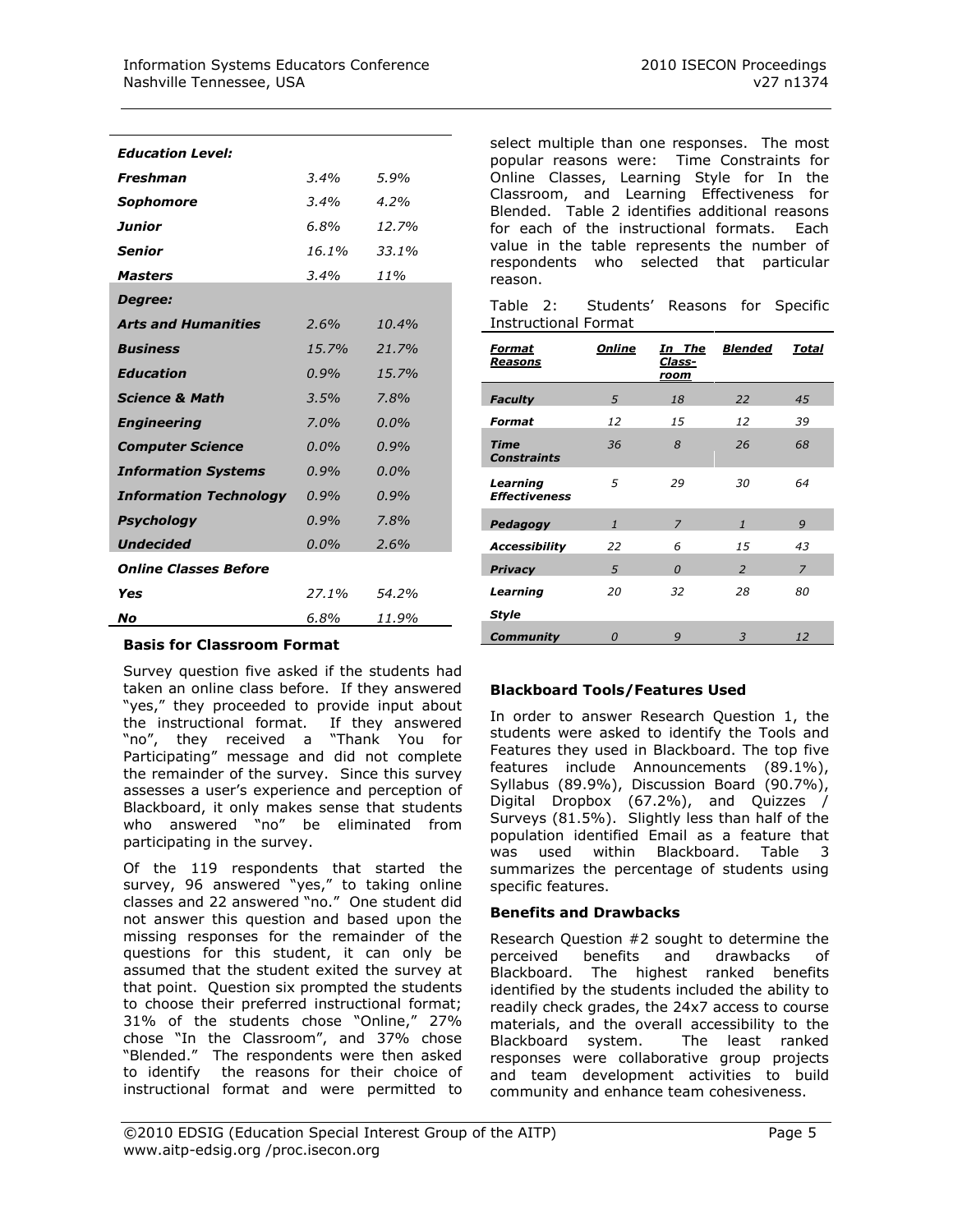Table 3: Percentage of Students Using Each Feature

| <u>Blackboard</u><br><b>Feature</b>  | <b>Percentage of</b><br><b>Students Using</b><br><b>Feature</b> |
|--------------------------------------|-----------------------------------------------------------------|
| <b>Announcement</b>                  | 89.1%                                                           |
| <b>Syllabus</b>                      | 89.9%                                                           |
| <b>Post Content</b>                  | 25.2%                                                           |
| <b>Discussion Board</b>              | 90.7%                                                           |
| <b>Email</b>                         | 47.9%                                                           |
| <b>Digital Dropbox</b>               | 67.2%                                                           |
| <b>Quizzes and</b><br><b>Surveys</b> | 81.5%                                                           |
| <b>Group Tools</b>                   | 32.8%                                                           |
| <b>Collaboration</b><br>(Chat)       | 12.6%                                                           |
| <b>Feedback during</b><br>Grading    | 24.4%                                                           |
| <b>Imbedded</b><br>Audio/Video       | 16.0%                                                           |
| <b>Blackboard</b><br><b>Mobile</b>   | 1.7%                                                            |
| <b>Notification</b><br>System        | 7.6%                                                            |

The responses to the perceived benefits of Blackboard are summarized in Table 4.

Table 4: Benefits of Blackboard

| I like Blackboard because:<br>Total                           |          |  |
|---------------------------------------------------------------|----------|--|
| <b>Checking Grades</b>                                        | 90.8%    |  |
| Ease of access to<br>course<br>materials                      | 83.2%    |  |
| <b>Accessibility</b>                                          | 73.0%    |  |
| <b>Promote group discussion</b><br>31.9%                      |          |  |
| 27.7%<br><b>Quality of assessments</b>                        |          |  |
| <b>Access to the instructor</b>                               | 24.4%    |  |
| Solicit feedback from<br>peers<br>and the instructor<br>23.5% |          |  |
| <b>Enhance team cohesiveness</b>                              | $10.1\%$ |  |
| Collaborative group projects                                  | $8.4\%$  |  |

Just like the *Blackboard Student Survey Report*  of 2006 (The Center, 2006), this survey allowed students to identify the potential drawbacks of using Blackboard. The two highest ranked drawbacks were a lack of standardization in Blackboard and the instructor's lack of knowledge of Blackboard. Other drawbacks were identified were technology problems, access issues, and the need for students to print out the course documents for their reference. It is important to note this was a closed-ended question and many of these responses did not have additional comments from the student. These drawbacks are summarized in Table 5.

Table 5: Drawbacks of Blackboard

| <b>Drawbacks</b>                                                            | Total    |
|-----------------------------------------------------------------------------|----------|
| <b>Inconsistent</b><br>οf<br><b>use</b><br><b>Blackboard by instructors</b> | $62.2\%$ |
| Professors don't know how to<br>use it effectively                          | 48.7%    |
| Not used to its potential                                                   | 45.4%    |
| Problems<br>with<br>technology/access issues                                | $31.1\%$ |
| print everything<br>Have<br>to<br>vourself                                  | 19.3%    |

#### **Awareness of Blackboard Features**

Each respondent was asked to identify their awareness of Blackboard features such as email, notifications, audio/video/grade book, calendar, chat and integrations, whether they used them or not. The awareness of these features tends to be correlated to the features used by their instructors, however, that assessment was not in the scope of this paper. Every feature was familiar to at least 31% of the students. The feature that had least student awareness was Chat/Instant Message; this feature had just 31.1% awareness. Table 6 summarizes the features and the percentage of students who indicated their awareness of the feature.

The last question on the survey related to Research Question #3 which asked the students to identify features that should be implemented in Blackboard that will enhance their learning experience. Three students recommended improving its overall format and giving it "Skype like" features that include a webcam for visual interactions. Another student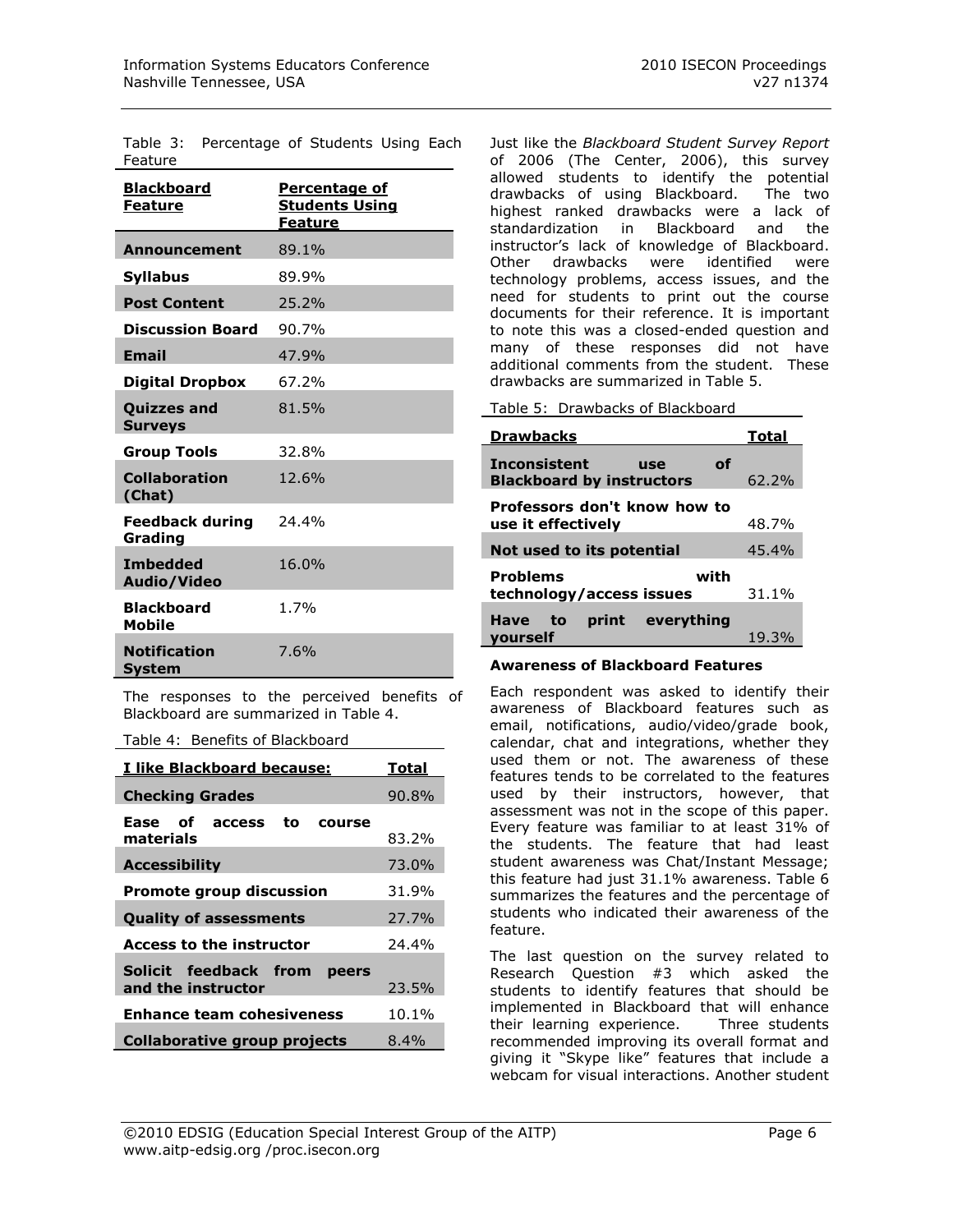suggested a pictorial roster to enhance student and instructor communications.

Table 6. Student Awareness of Blackboard Features

| <b>Feature</b>                                                       | <b>Percent Awareness</b> |
|----------------------------------------------------------------------|--------------------------|
| <b>Comprehensive</b><br><b>Email Too</b>                             | 63.9%                    |
| <b>Notification</b><br>System                                        | 52.1%                    |
| Multimedia,<br>Graphics, Audio,<br><b>Video</b>                      | 39.5%                    |
| <b>Mandated</b><br>Gradebook                                         | 76.5%                    |
| <b>Course Calendar</b>                                               | 60.5%                    |
| Chat<br><b>Instant</b> $31.1\%$<br><b>Messenger Tool</b>             |                          |
| Access to Class 79.8%<br>Roster                                      |                          |
| <b>Integration</b> with 42.9%<br>other Systems<br>(library, webmail) |                          |

Other feature improvements that were suggested involved functionality that can be readily controlled or changed within Blackboard. A total of nine students provided feedback in this category. The suggested improvements included removing unused options / tools, a cleaner interface, standardization, interactive feedback on homework and exams, a tutorial, and alerts on assignments and exams.

# **4. CONCLUSIONS**

Online education can be greatly improved when a university maximized the benefits that are offered by learning management systems such as Blackboard. The results section captured the benefits, drawbacks, and suggested improvements from the perspective of the students. It is essential to understand the student's perspective and perceptions if the university is to effect tool modifications that will enhance learning.

Many of the drawbacks identified by the students and many of the modifications<br>suggested relate to the University's suggested relate to the implementation of Blackboard. These changes included a cleaner Blackboard course interface without unused sections/options, a

standardized Blackboard shell for all instructors, tutorials on using Blackboard, alerts for upcoming exams and assignments and interactive feedback on<br>assignments/exams. The university can assignments/exams. The university can currently implement these features. The university can adopt standardized procedures and institutionalize a standard Blackboard course shell for all instructors. Additionally, the university can provide a video tutorial or just in time Camtasia/Captivate screen interactions for students and instructors. With adequate training, instructors can hide unused Blackboard tools and features to enhance the learning experience for the students. In some cases, it may be more effective to have the department or university as a whole develop a standard that the professors follow for teaching online courses.

On the other hand, some suggested features require software modifications to the Blackboard application. Two such areas of improvement are Discussion Board and Rosters. The Roster or student profile should be enhanced to allow the students to update additional information and to include a picture to their profiles. This will allow the students to connect better with their other peers in the classroom. Also, the Discussion Board should be enhanced to incorporate a webcam for interactive chat or discussions. Currently, the university would have to use third party tools such as Elluminate or Wimba to fill this gap. Blackboard, Inc. just initiated an acquisition of Elluminate, Inc. and Wimba, Inc. This acquisition could potentially address this suggestion in the next release of Blackboard. The effective implementation of the existing features in the online learning management system and the development of new features can improve community, critical thinking, and communications, and enhance the learning experience for the student.

# **5. REFERENCES**

- Allen, E. I., & Seaman, J. (2010). Learning on demand. Online Education in the United States, 2009. Retrieved on June 12, 2010 from http://sloan- c.org/publications /survey/pdf/learningond emand.pdf
- Blackboard Inc. (2000). Educational benefits of online learning. A Blackboard tip sheet. Retrieved on February 26, 2010 from http://med.uth.tmc.edu/administration/ed u\_programs/ep/blackboard/text/Online \_Learning\_Benefits.pdf